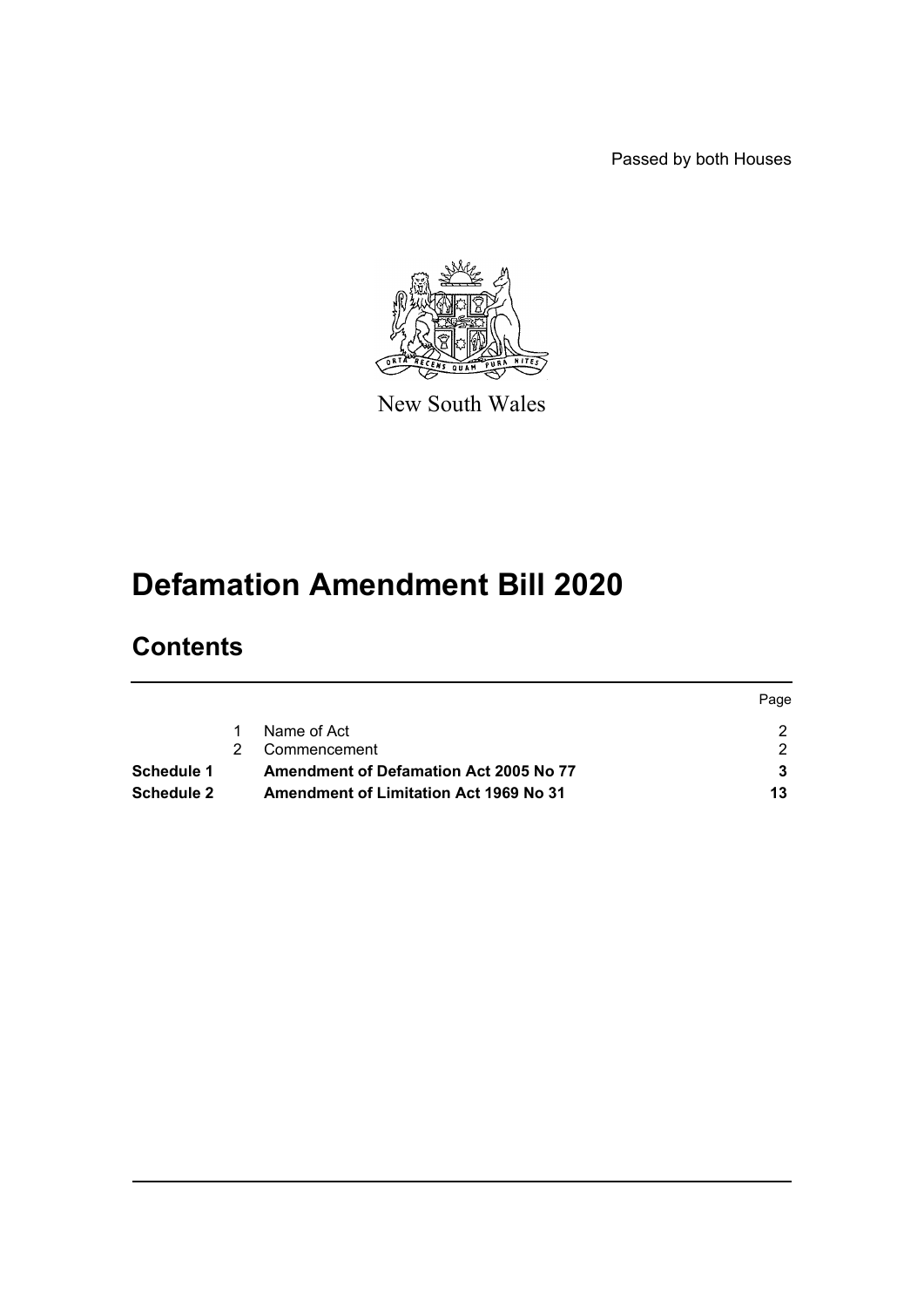*I certify that this public bill, which originated in the Legislative Assembly, has finally passed the Legislative Council and the Legislative Assembly of New South Wales.*

> *Clerk of the Legislative Assembly. Legislative Assembly, Sydney, , 2020*



New South Wales

# **Defamation Amendment Bill 2020**

Act No , 2020

An Act to amend the *Defamation Act 2005* and the *Limitation Act 1969* to implement nationally agreed changes to the law of defamation.

*I have examined this bill and find it to correspond in all respects with the bill as finally passed by both Houses.*

*Assistant Speaker of the Legislative Assembly.*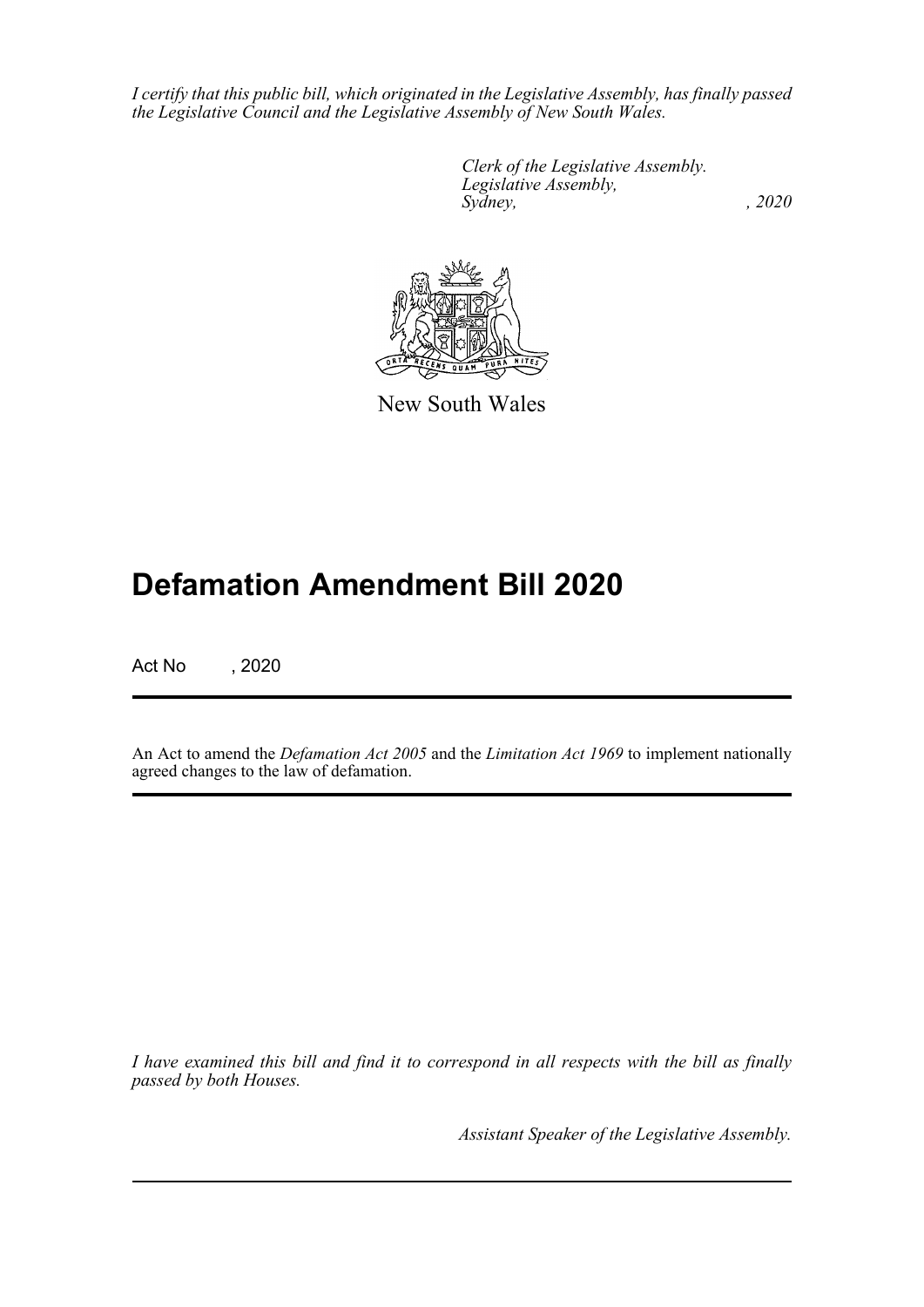# <span id="page-2-0"></span>**The Legislature of New South Wales enacts—**

# **1 Name of Act**

This Act is the *Defamation Amendment Act 2020*.

# <span id="page-2-1"></span>**2 Commencement**

This Act commences on a day or days to be appointed by proclamation.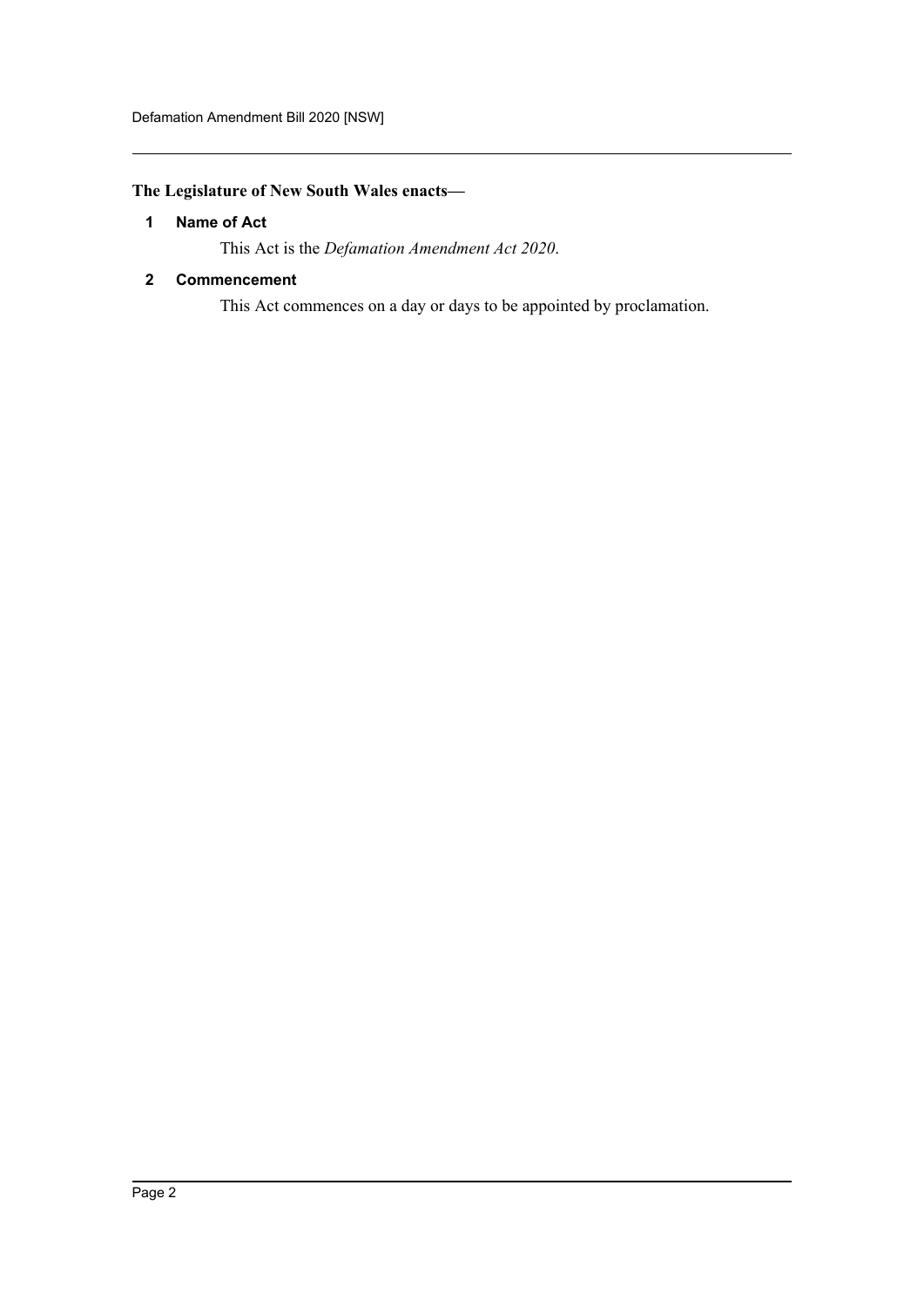# <span id="page-3-0"></span>**Schedule 1 Amendment of Defamation Act 2005 No 77**

# **[1] Section 4 Definitions**

Insert in alphabetical order—

*applicable period* for an offer to make amends is defined by section 14. *associated entity* has the same meaning as in section 50AAA of the *Corporations Act 2001* of the Commonwealth.

*concerns notice* is defined by section 12A.

*excluded corporation* means an excluded corporation referred to in section 9. *further particulars notice* means a further particulars notice referred to in section 12A(3).

# **[2] Section 9 Certain corporations do not have cause of action for defamation**

Omit section 9(2)(b). Insert instead—

(b) it has fewer than 10 employees and is not an associated entity of another corporation,

# **[3] Section 9(4)**

Omit the subsection.

# **[4] Section 9(6)**

Insert in alphabetical order—

*employee*, in relation to a corporation, includes any individual (whether or not an independent contractor) who is—

- (a) engaged in the day to day operations of the corporation other than as a volunteer, and
- (b) subject to the control and direction of the corporation.

# **[5] Section 10 No cause of action for defamation of, or against, deceased persons**

Insert at the end of the section (after renumbering the current provision as subsection  $(1)$ )—

(2) Subsection (1) does not prevent a court, if it considers it in the interests of justice to do so, from determining the question of costs for proceedings discontinued because of the subsection.

# **[6] Section 10A**

Insert after section 10—

# **10A Serious harm element of cause of action for defamation**

- (1) It is an element (the *serious harm element*) of a cause of action for defamation that the publication of defamatory matter about a person has caused, or is likely to cause, serious harm to the reputation of the person.
- (2) For the purposes of subsection (1), harm to the reputation of an excluded corporation is not serious harm unless it has caused, or is likely to cause, the corporation serious financial loss.
- (3) The judicial officer (and not the jury) in defamation proceedings is to determine whether the serious harm element is established.
- (4) Without limiting subsection (3), the judicial officer may (whether on the application of a party or on the judicial officer's own motion)—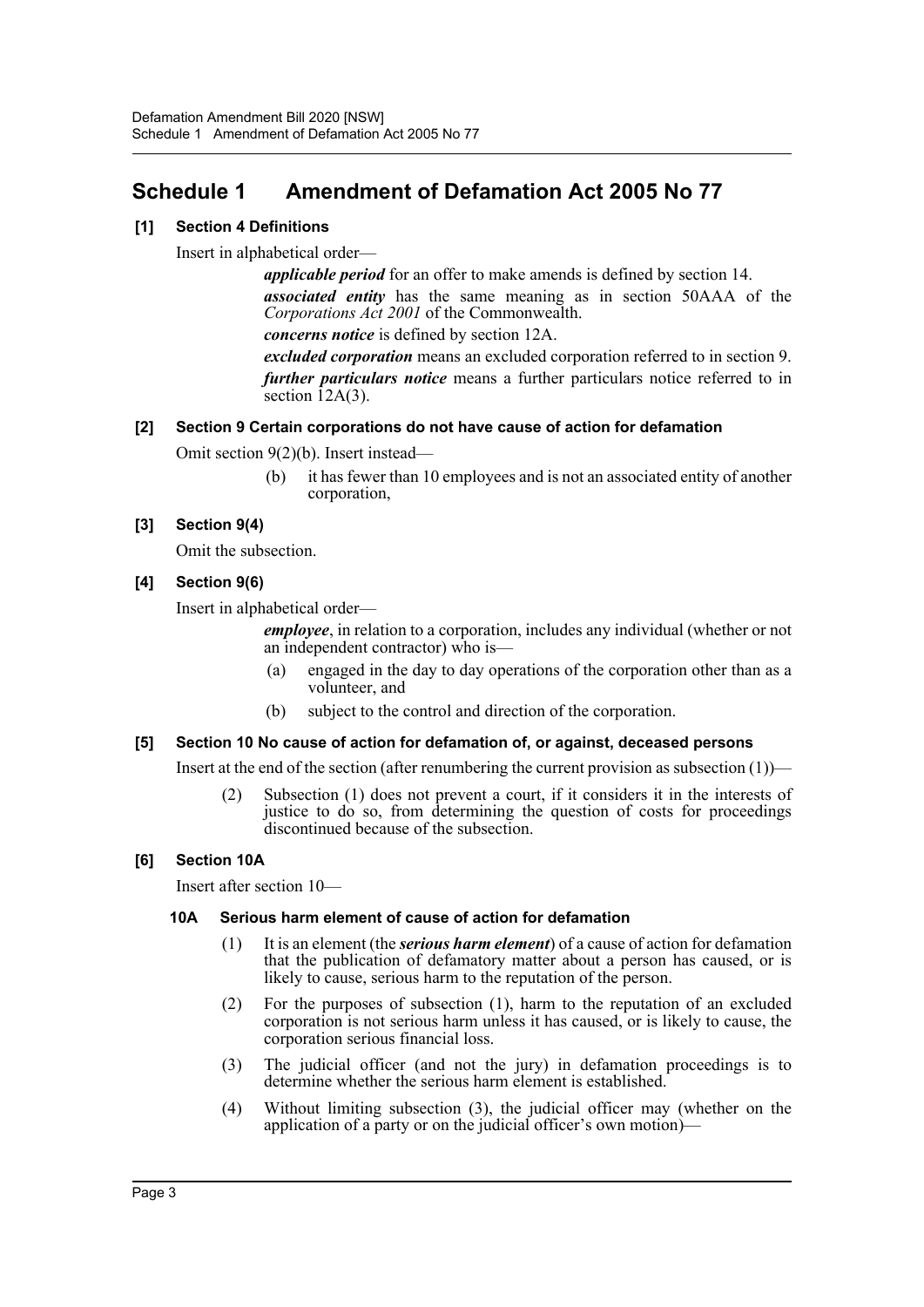- (a) determine whether the serious harm element is established at any time before the trial for the proceedings commences or during the trial, and
- (b) make any orders the judicial officer considers appropriate concerning the determination of the issue (including dismissing the proceedings if satisfied the element is not established).
- (5) If a party applies for the serious harm element to be determined before the trial for the proceedings commences, the judicial officer is to determine the issue as soon as practicable before the trial commences unless satisfied that there are special circumstances justifying the postponement of the determination to a later stage of the proceedings (including during the trial).
- (6) The matters a judicial officer may take into account in deciding whether there are special circumstances for the purposes of subsection (5) include (but are not limited to) the following—
	- (a) the cost implications for the parties,
	- (b) the resources available to the court at the time,
	- (c) the extent to which establishing the serious harm element is linked to other issues for determination during the trial for the proceedings.
- (7) Without limiting subsection (5), the judicial officer may determine the serious harm element is not established on the pleadings without the need for further evidence if satisfied that the pleaded particulars are insufficient to establish the element.
- (8) Nothing in this section limits the powers that a judicial officer may have apart from this section to dismiss defamation proceedings (whether before or after the trial commences).

#### **[7] Part 3, Division 1, heading**

Omit "**Offers**". Insert instead "**Concerns notices and offers**".

#### **[8] Section 12A**

Insert after section 12—

#### **12A Concerns notices**

- (1) For the purpose of this Act, a notice is a *concerns notice* if—
	- (a) the notice—
		- (i) is in writing, and
		- (ii) specifies the location where the matter in question can be accessed (for example, a webpage address), and
		- (iii) informs the publisher of the defamatory imputations that the aggrieved person considers are or may be carried about the aggrieved person by the matter in question (the *imputations of concern*), and
		- (iv) informs the publisher of the harm that the person considers to be serious harm to the person's reputation caused, or likely to be caused, by the publication of the matter in question, and
		- (v) for an aggrieved person that is an excluded corporation—also informs the publisher of the financial loss that the corporation considers to be serious financial loss caused, or likely to be caused, by the publication of the matter in question, and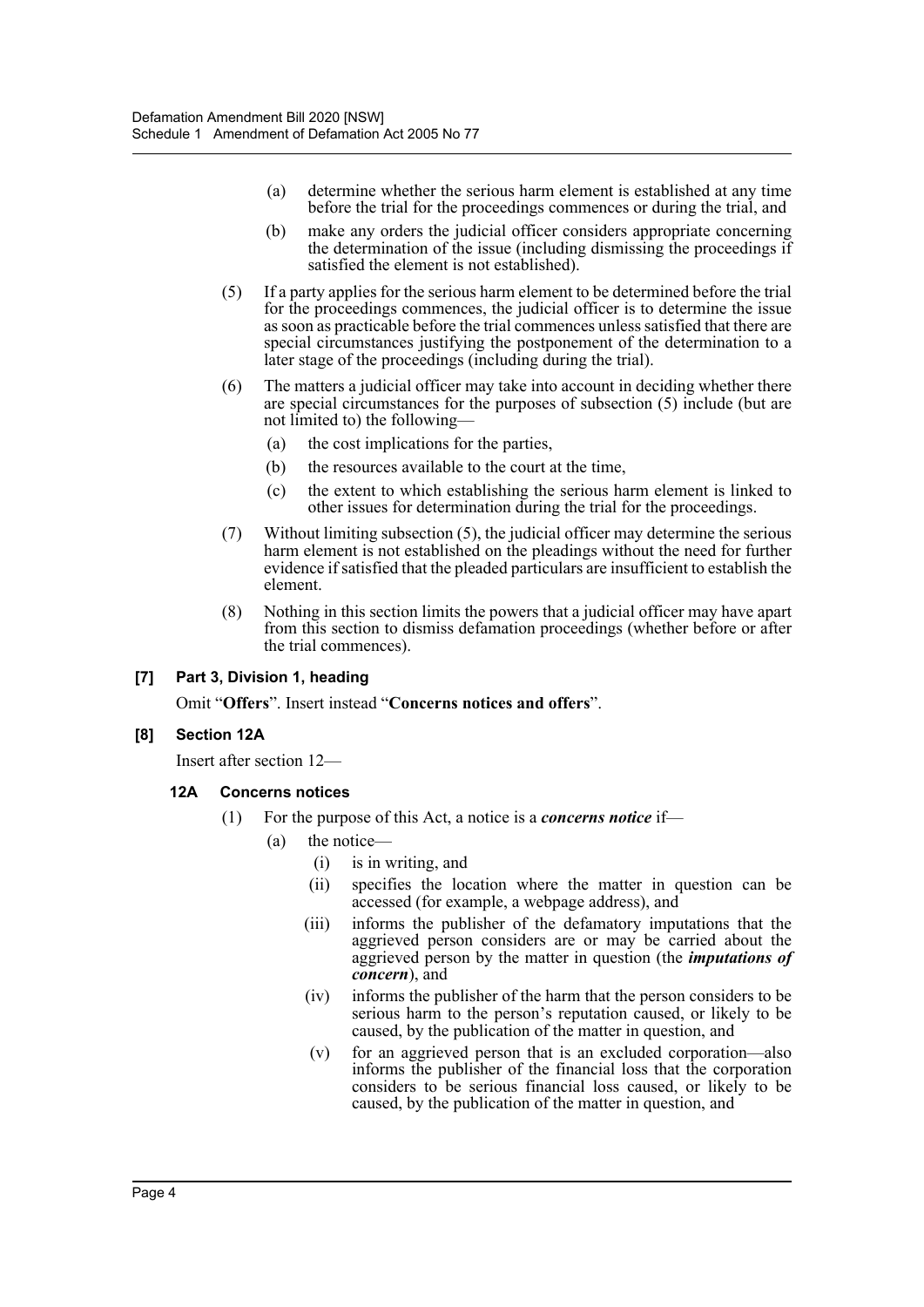(b) a copy of the matter in question is, if practicable, provided to the publisher together with the notice.

**Note.** Section 12B requires a concerns notice to be given before proceedings for defamation can be commenced.

- (2) For the avoidance of doubt, a document that is required to be filed or lodged to commence defamation proceedings cannot be used as a concerns notice.
- (3) If a concerns notice fails to particularise adequately any of the information required by subsection  $(1)(a)(ii)$ ,  $(iii)$ ,  $(iv)$  or  $(v)$ , the publisher may give the aggrieved person a written notice (a *further particulars notice*) requesting that the aggrieved person provide reasonable further particulars as specified in the further particulars notice about the information concerned.
- (4) An aggrieved person to whom a further particulars notice is given must provide the reasonable further particulars specified in the notice within 14 days (or any further period agreed by the publisher and aggrieved person) after being given the notice.
- (5) An aggrieved person who fails to provide the reasonable further particulars specified in a further particulars notice within the applicable period is taken not to have given the publisher a concerns notice for the purposes of this section.

#### **[9] Section 12B**

Insert before section 13—

#### **12B Defamation proceedings cannot be commenced without concerns notice**

- (1) An aggrieved person cannot commence defamation proceedings unless—
	- (a) the person has given the proposed defendant a concerns notice in respect of the matter concerned, and
		- (b) the imputations to be relied on by the person in the proposed proceedings were particularised in the concerns notice, and
		- (c) the applicable period for an offer to make amends has elapsed.
- (2) Subsection (1)(b) does not prevent reliance on—
	- (a) some, but not all, of the imputations particularised in a concerns notice, or
	- (b) imputations that are substantially the same as those particularised in a concerns notice.
- (3) The court may grant leave for proceedings to be commenced despite non-compliance with subsection  $(1)(c)$ , but only if the proposed plaintiff satisfies the court—
	- (a) the commencement of proceedings after the end of the applicable period for an offer to make amends contravenes the limitation law, or
	- (b) it is just and reasonable to grant leave.
- (4) The commencement of proceedings contravenes the limitation law for the purposes of subsection  $(3)(a)$  if the proceedings could not be commenced after the end of the applicable period for an offer to make amends because the court will have ceased to have power to extend the limitation period.
- (5) In this section *limitation law* means the *Limitation Act 1969*.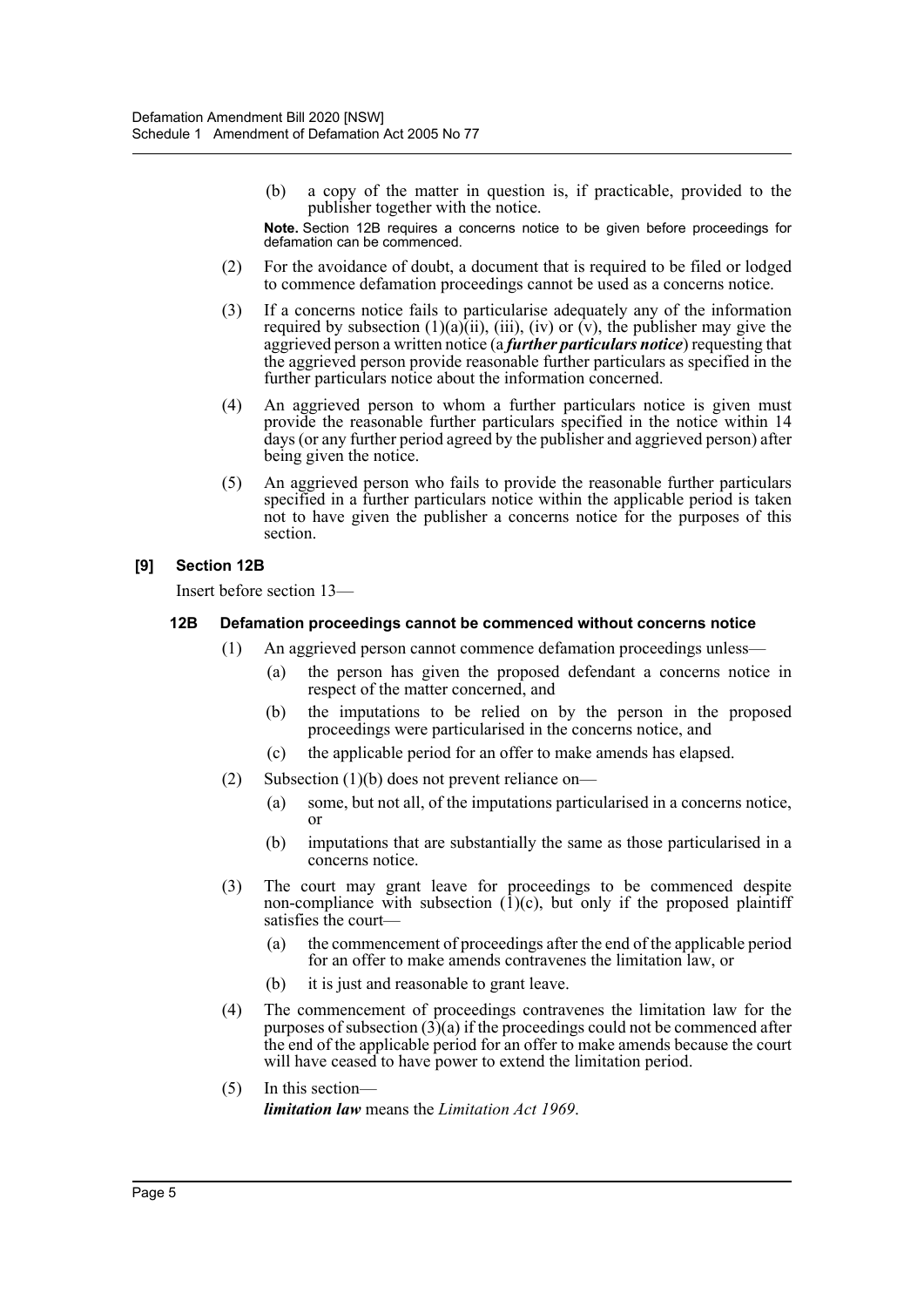# **[10] Section 14 When offer to make amends may be made**

Omit section 14(1)(a). Insert instead—

(a) the applicable period for an offer to make amends has expired, or

# **[11] Section 14(2) and (3)**

Omit section 14(2)–(5). Insert instead—

- (2) For the purposes of this Act, the *applicable period* for an offer to make amends is—
	- (a) if the aggrieved person has provided further particulars in response to a further particulars notice about a concerns notice after 14 days have elapsed since the concerns notice was given—14 days since the publisher was given the further particulars, or
	- (b) in any other case—28 days since the publisher was given a concerns notice by the aggrieved person.
- (3) If a publisher gives more than one further particulars notice, subsection  $(2)(a)$ applies only in respect of the first notice.

# **[12] Section 15 Content of offer to make amends**

Insert after section  $15(1)(b)$ —

(b1) must provide for the offer to be open for acceptance for at least 28 days commencing on the day the offer is made, and

# **[13] Section 15(1)(d)**

Insert ", or a clarification of or additional information about," after "reasonable correction of".

**[14] Section 15(1)(f)**

Omit "offer, and". Insert instead "offer.".

**[15] Section 15(1)(g)**

Omit the paragraph.

# **[16] Section 15(1A)**

Insert after section 15(1)—

- $(1)$  In addition to the matters referred to in subsection  $(1)$ , an offer to make amends may include any other kind of offer, or particulars of any other action taken by the publisher, to redress the harm sustained by the aggrieved person because of the matter in question, including (but not limited to)—
	- (a) an offer to publish, or join in publishing, an apology in relation to the matter in question or, if the offer is limited to any particular defamatory imputations, the imputations to which the offer is limited, or
	- (b) if the matter has been published on a website or any other electronically accessible location—an offer to remove the matter from the website or location, or
	- (c) an offer to pay compensation for any economic or non-economic loss of the aggrieved person, or
	- (d) the particulars of any correction or apology made, or action taken, before the date of the offer.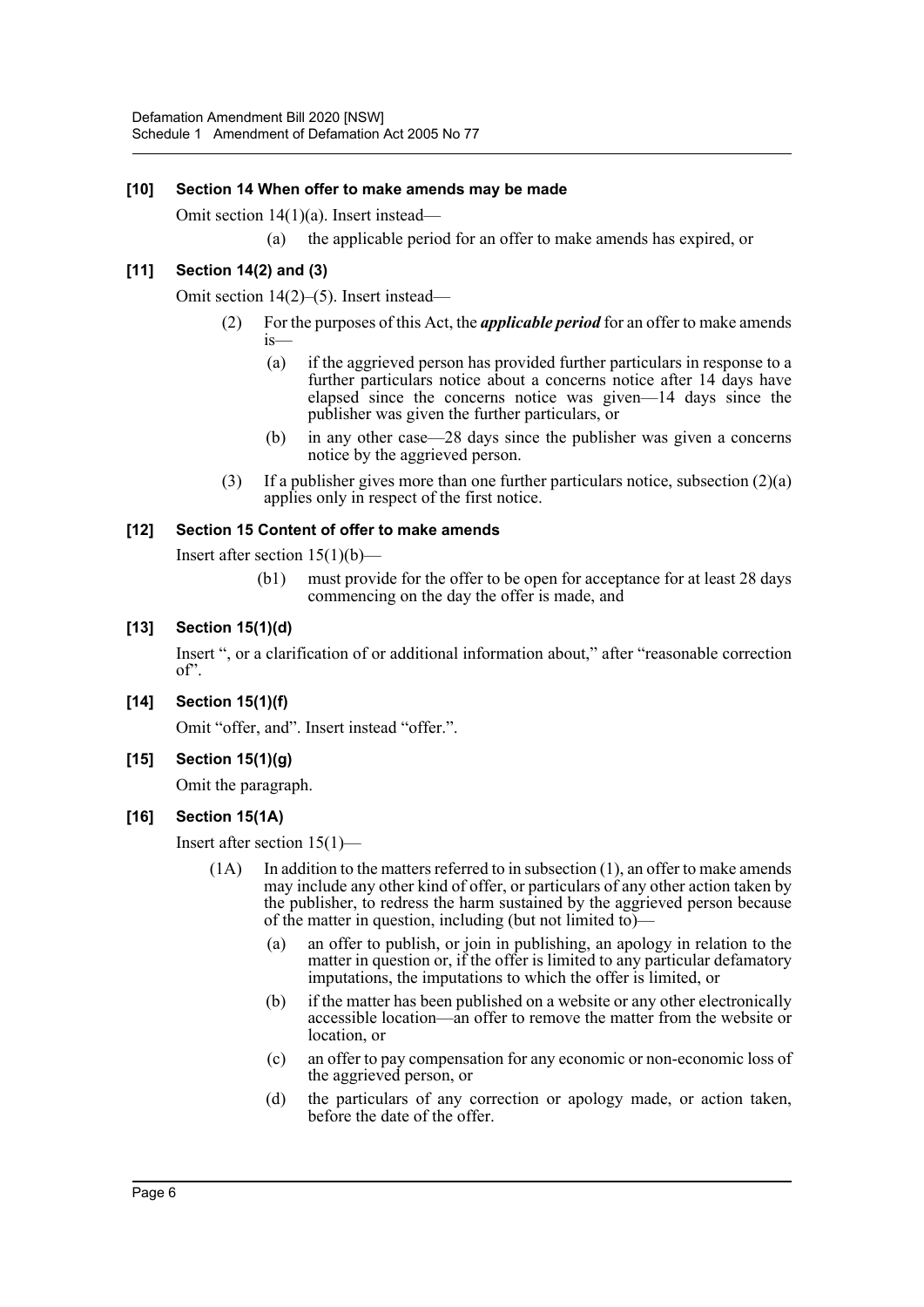# **[17] Section 15(2)**

Omit "subsection  $(1)(g)(ii)$ ". Insert instead "subsection  $(1A)(c)$ ".

#### **[18] Section 18 Effect of failure to accept reasonable offer to make amends**

Omit section 18(1)(a). Insert instead—

(a) the publisher made the offer as soon as reasonably practicable after the publisher was given a concerns notice in respect of the matter (and, in any event, within the applicable period for an offer to make amends), and

#### **[19] Section 18(1)(b)**

Omit "at any time before the trial".

#### **[20] Section 18(3)**

Insert after section 18(2)—

(3) Despite section 22(2), the judicial officer (and not the jury) in defamation proceedings tried by jury is to determine whether a defence under this section is established.

#### **[21] Section 21 Election for defamation proceedings to be tried by jury**

Insert after section 21(1)—

- (1A) Without limiting subsection (1), a court may order that defamation proceedings are not to be tried by jury if—
	- (a) the trial requires a prolonged examination of records, or
	- (b) the trial involves any technical, scientific or other issue that cannot be conveniently considered and resolved by a jury.

#### **[22] Section 21(3) and (4)**

Omit section 21(3). Insert instead—

- (3) An election may be revoked only—
	- (a) with the consent of all the parties to the proceedings, or
	- (b) if all the parties do not consent, with the leave of the court.
- (4) The court may, on the application of a party to the proceedings, grant leave for the purposes of subsection (3)(b) only if satisfied it is in the interests of justice for the election to be revoked.

# **[23] Section 22 Roles of judicial officers and juries in defamation proceedings**

Omit "officer." from section 22(5)(b). Insert instead "officer, or".

# **[24] Section 22(5)(c)**

Insert after section 22(5)(b)—

(c) requires or permits a jury to determine any issue that another provision of this Act requires a judicial officer to determine.

#### **[25] Section 23**

Omit the section. Insert instead—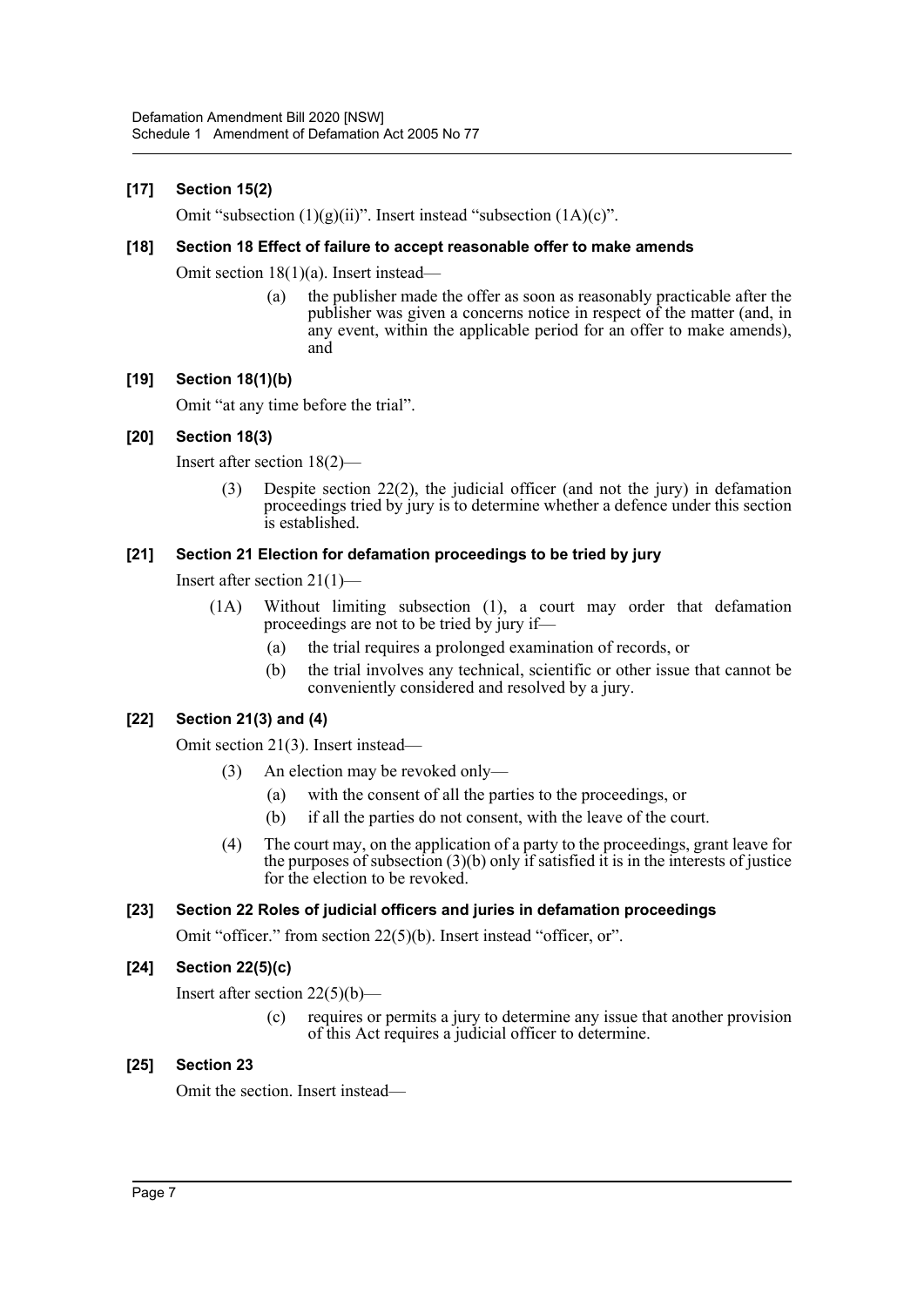#### **23 Leave required for multiple proceedings in relation to publication of same defamatory matter**

- (1) This section applies to a person who has brought defamation proceedings for damages, whether in this jurisdiction or elsewhere, against a person (a *previous defendant*) in relation to the publication of a matter.
- (2) The person may not bring further defamation proceedings for damages against a previous defendant or an associate of a previous defendant in relation to the same or any other publication of the same or like matter, except with the leave of the court in which the further proceedings are to be brought.
- (3) A person is an *associate of a previous defendant* if, at the time of the publication to which the previous defamation proceedings related, the person was—
	- (a) an employee of the defendant, or
	- (b) a person publishing matter as a contractor of the defendant, or
	- (c) an associated entity of the defendant (or an employee or contractor of the associated entity).

# **[26] Section 26**

Omit the section. Insert instead—

#### **26 Defence of contextual truth**

- (1) It is a defence to the publication of defamatory matter if the defendant proves that—
	- (a) the matter carried one or more imputations that are substantially true (*contextual imputations*), and
	- (b) any defamatory imputations of which the plaintiff complains that are not contextual imputations and are also carried by the matter do not further harm the reputation of the plaintiff because of the substantial truth of the contextual imputations.
- (2) The contextual imputations on which the defendant may rely to establish the defence include imputations of which the plaintiff complains.

#### **[27] Section 29A**

Insert after section 29—

#### **29A Defence of publication of matter concerning issue of public interest**

- (1) It is a defence to the publication of defamatory matter if the defendant proves that—
	- (a) the matter concerns an issue of public interest, and
	- (b) the defendant reasonably believed that the publication of the matter was in the public interest.
- (2) In determining whether the defence is established, a court must take into account all of the circumstances of the case.
- (3) Without limiting subsection (2), the court may take into account the following factors to the extent the court considers them applicable in the circumstances—
	- (a) the seriousness of any defamatory imputation carried by the matter published,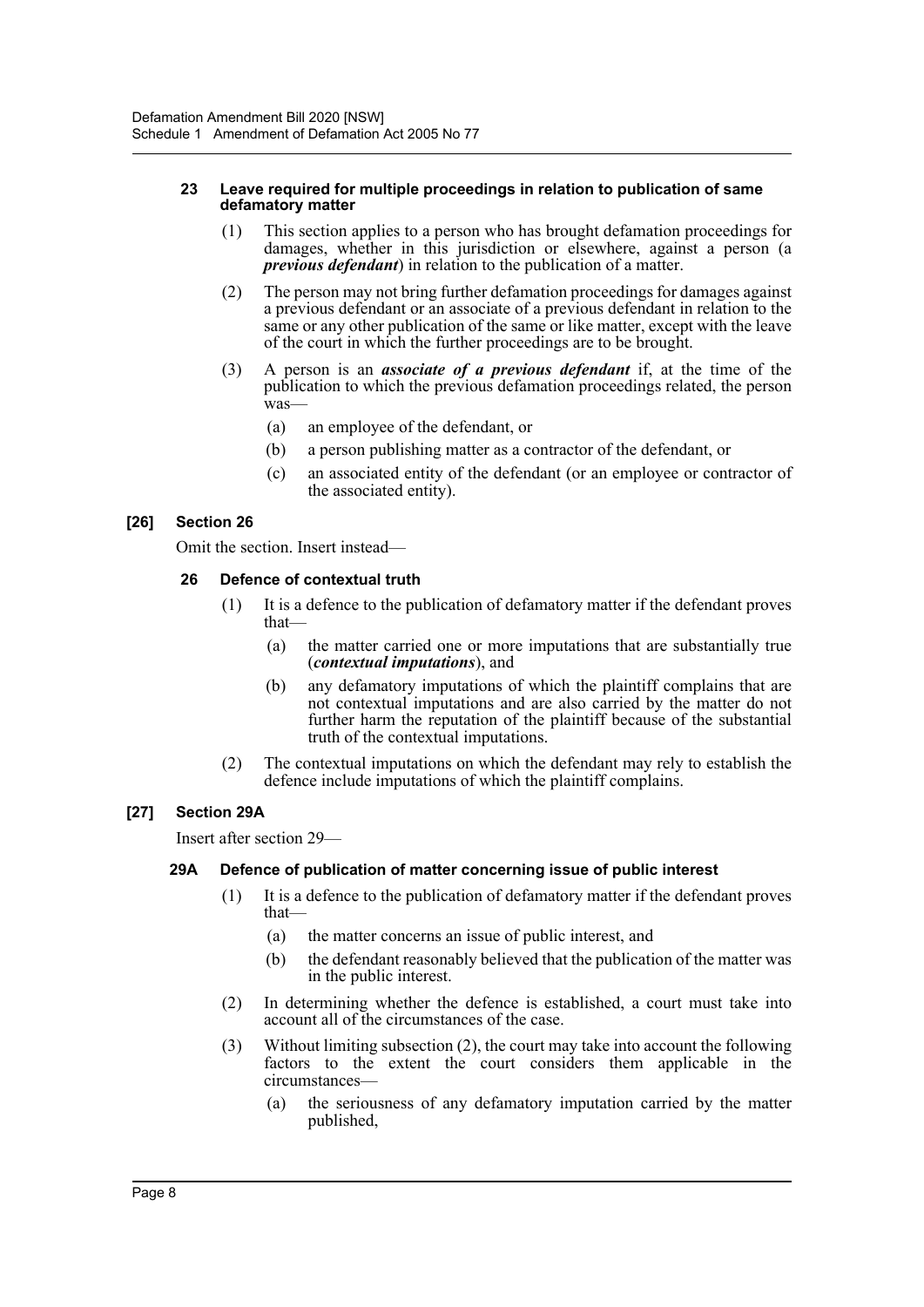- (b) the extent to which the matter published distinguishes between suspicions, allegations and proven facts,
- (c) the extent to which the matter published relates to the performance of the public functions or activities of the person,
- (d) whether it was in the public interest in the circumstances for the matter to be published expeditiously,
- (e) the sources of the information in the matter published, including the integrity of the sources,
- $(f)$  if a source of the information in the matter published is a person whose identity is being kept confidential, whether there is good reason for the person's identity to be kept confidential (including, for example, to comply with an applicable professional code or standard),
- (g) whether the matter published contained the substance of the person's side of the story and, if not, whether a reasonable attempt was made by the defendant to obtain and publish a response from the person,
- (h) any other steps taken to verify the information in the matter published,
- (i) the importance of freedom of expression in the discussion of issues of public interest.
- (4) Subsection (3) does not—
	- (a) require each factor referred to in the subsection to be taken into account, or
	- (b) limit the matters that the court may take into account.
- (5) Without affecting the application of section 22 to other defences, the jury (and not the judicial officer) in defamation proceedings tried by jury is to determine whether a defence under this section is established.

#### **[28] Section 30 Defence of qualified privilege for provision of certain information**

Omit section 30(3). Insert instead—

- (3) In determining for the purposes of subsection (1) whether the conduct of the defendant in publishing matter about a person is reasonable in the circumstances, a court may take into account the following factors to the extent the court considers them applicable in the circumstances—
	- (a) the seriousness of any defamatory imputation carried by the matter published,
	- (b) the extent to which the matter published distinguishes between suspicions, allegations and proven facts,
	- (c) the nature of the business environment in which the defendant operates,
	- (d) whether it was appropriate in the circumstances for the matter to be published expeditiously,
	- (e) any other steps taken to verify the information in the matter published.
- (3A) Subsection (3) does not—
	- (a) require each factor referred to in the subsection to be taken into account, or
	- (b) limit the matters that the court may take into account.
- (3B) It is not necessary to prove that the matter published concerned an issue of public interest to establish the defence of qualified privilege under subsection  $(1)$ .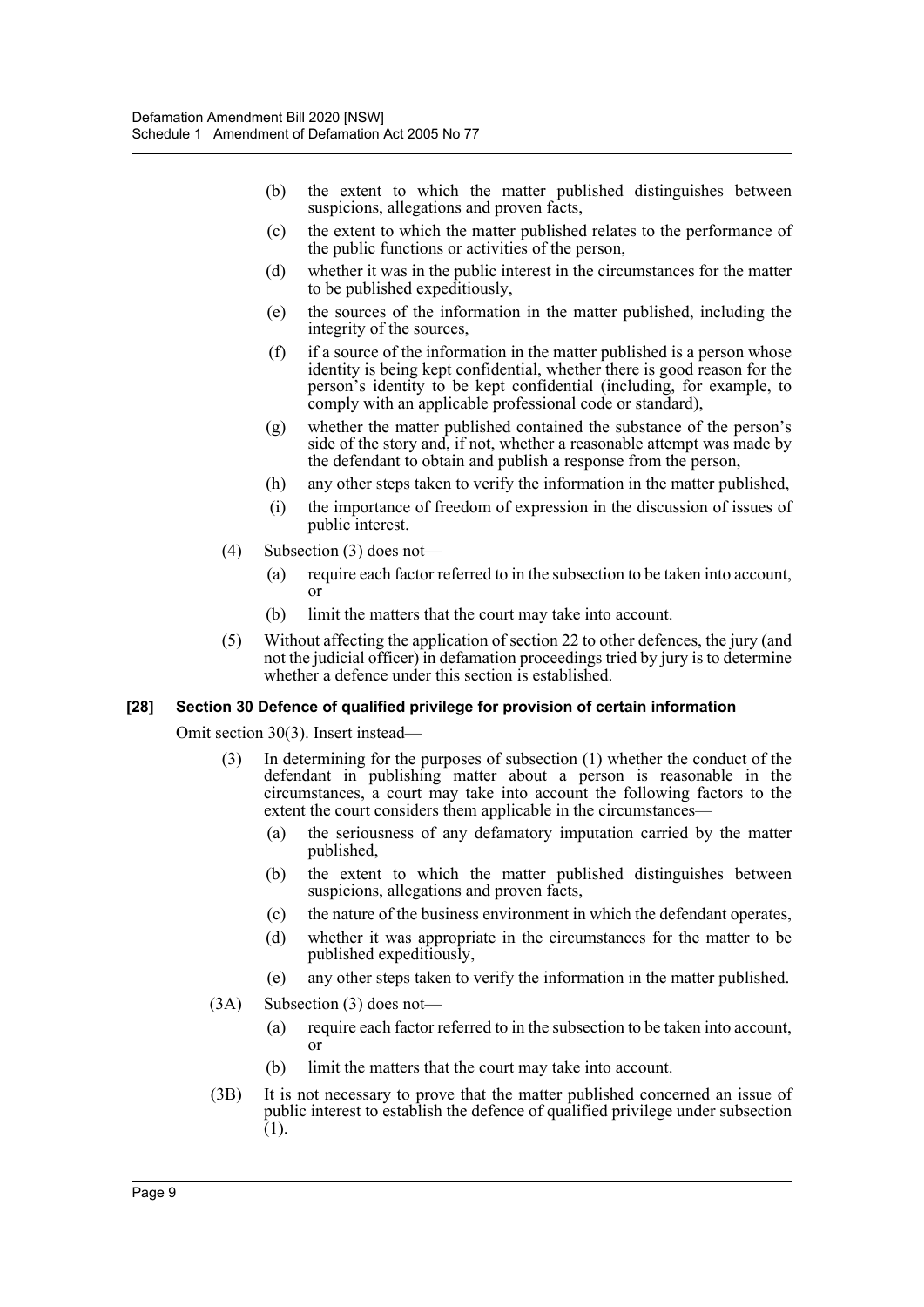#### **[29] Section 30(6)**

Insert after section 30(5)—

(6) Without affecting the application of section 22 to other defences, the jury (and not the judicial officer) in defamation proceedings tried by jury is to determine whether a defence under this section is established.

#### **[30] Section 30A**

Insert after section 30—

#### **30A Defence of scientific or academic peer review**

- (1) It is a defence to the publication of defamatory matter if the defendant proves that—
	- (a) the matter was published in a scientific or academic journal (whether published in electronic form or otherwise), and
	- (b) the matter relates to a scientific or academic issue, and
	- (c) an independent review of the matter's scientific or academic merit was carried out before the matter was published in the journal by—
		- (i) the editor of the journal if the editor has expertise in the scientific or academic issue concerned, or
		- (ii) one or more persons with expertise in the scientific or academic issue concerned.
- (2) If there is a defence to the publication of defamatory matter in a scientific or academic journal because of subsection (1), there is also a defence to the publication of any assessment of the matter in the same journal if the defendant proves that—
	- (a) the assessment was written by one or more of the persons who carried out the independent review of the matter, and
	- (b) the assessment was written in the course of that review.
- (3) It is a defence to the publication of defamatory matter if the defendant proves that the matter was contained in a fair summary of, or fair extract from, a matter or assessment for which there is a defence because of subsection (1) or (2).
- (4) If a journal has more than one editor, a reference in this section to the editor of the journal is to be read as a reference to the editor or editors who were responsible for deciding to publish the matter concerned.
- (5) A defence established under this section is defeated if, and only if, the plaintiff proves that the defamatory matter or assessment was not published honestly for the information of the public or the advancement of education.

# **[31] Section 31 Defences of honest opinion**

Omit section 31(5). Insert instead—

- (5) For the purposes of this section, an opinion is *based on proper material* if—
	- (a) the material on which it is based is—
		- (i) set out in specific or general terms in the published matter, or
		- (ii) notorious, or
		- (iii) accessible from a reference, link or other access point included in the matter (for example, a hyperlink on a webpage), or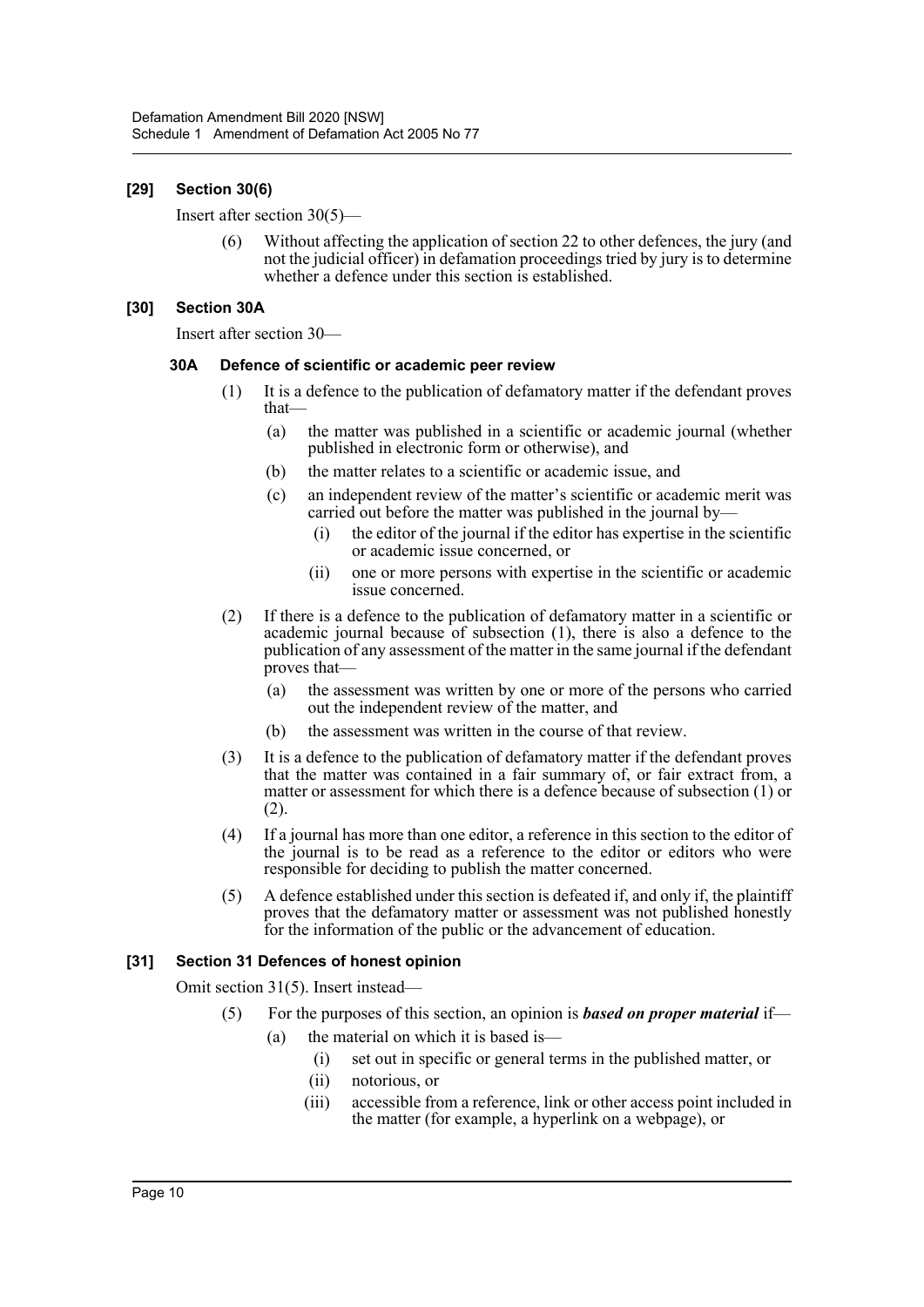- (iv) otherwise apparent from the context in which the matter is published, and
- (b) the material—
	- (i) is substantially true, or
	- (ii) was published on an occasion of absolute or qualified privilege (whether under this Act or at general law), or
	- (iii) was published on an occasion that attracted the protection of a defence under this section or section 28 or 29.

#### **[32] Section 33 Defence of triviality**

Omit the section.

#### **[33] Section 35 Damages for non-economic loss limited**

Omit "Unless the court orders otherwise under subsection (2), the" in section 35(1). Insert instead "The".

#### **[34] Section 35(2)–(2B)**

Omit section 35(2). Insert instead—

- (2) The maximum damages amount is to be awarded only in a most serious case.
- (2A) Subsection (1) does not limit the court's power to award aggravated damages if an award of aggravated damages is warranted in the circumstances.
- (2B) An award of aggravated damages is to be made separately to any award of damages for non-economic loss to which subsection (1) applies.

#### **[35] Section 44 Giving of notices and other documents**

Insert after section  $44(1)(a)(iii)$ —

(iv) by sending it by email to an email address specified by the person for the giving or service of documents, or

# **[36] Section 44(1)(b)(ii)**

Omit "corporate.". Insert instead "corporate, or".

# **[37] Section 44(1)(b)(iii)**

Insert after section  $44(1)(b)(ii)$ —

(iii) by sending it by email to an email address specified by the body corporate for the giving or service of documents.

#### **[38] Schedule 4 Savings, transitional and other provisions**

Insert at the end of clause  $1(1)$ —

any Act that amends this Act

#### **[39] Schedule 4**

Insert at the end of the Schedule, with appropriate Part and clause numbering—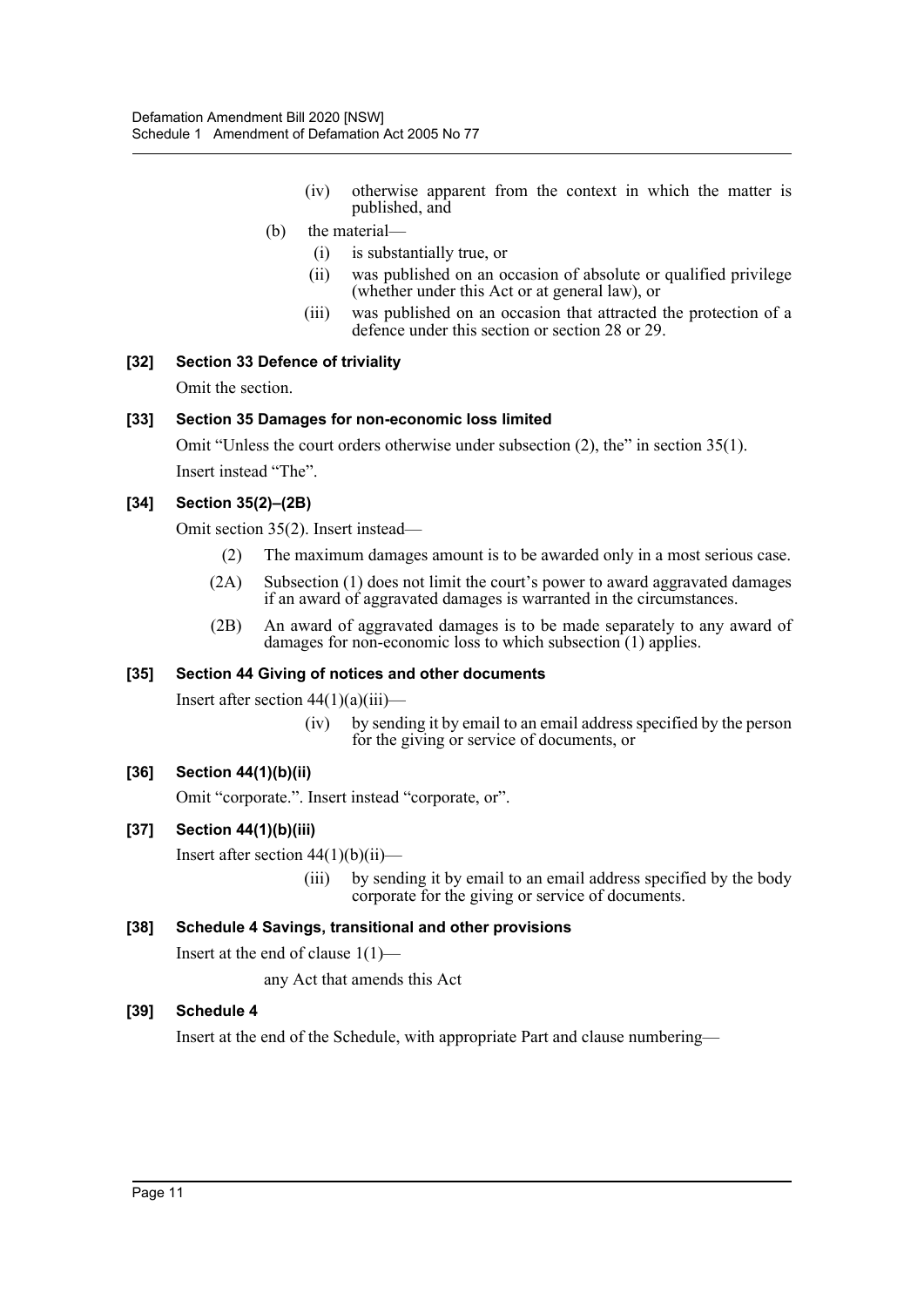# **Part Provisions consequent on enactment of Defamation Amendment Act 2020**

# **Application of 2020 amendments**

An amendment made to this Act by the *Defamation Amendment Act 2020* applies only in relation to the publication of defamatory matter after the commencement of the amendment.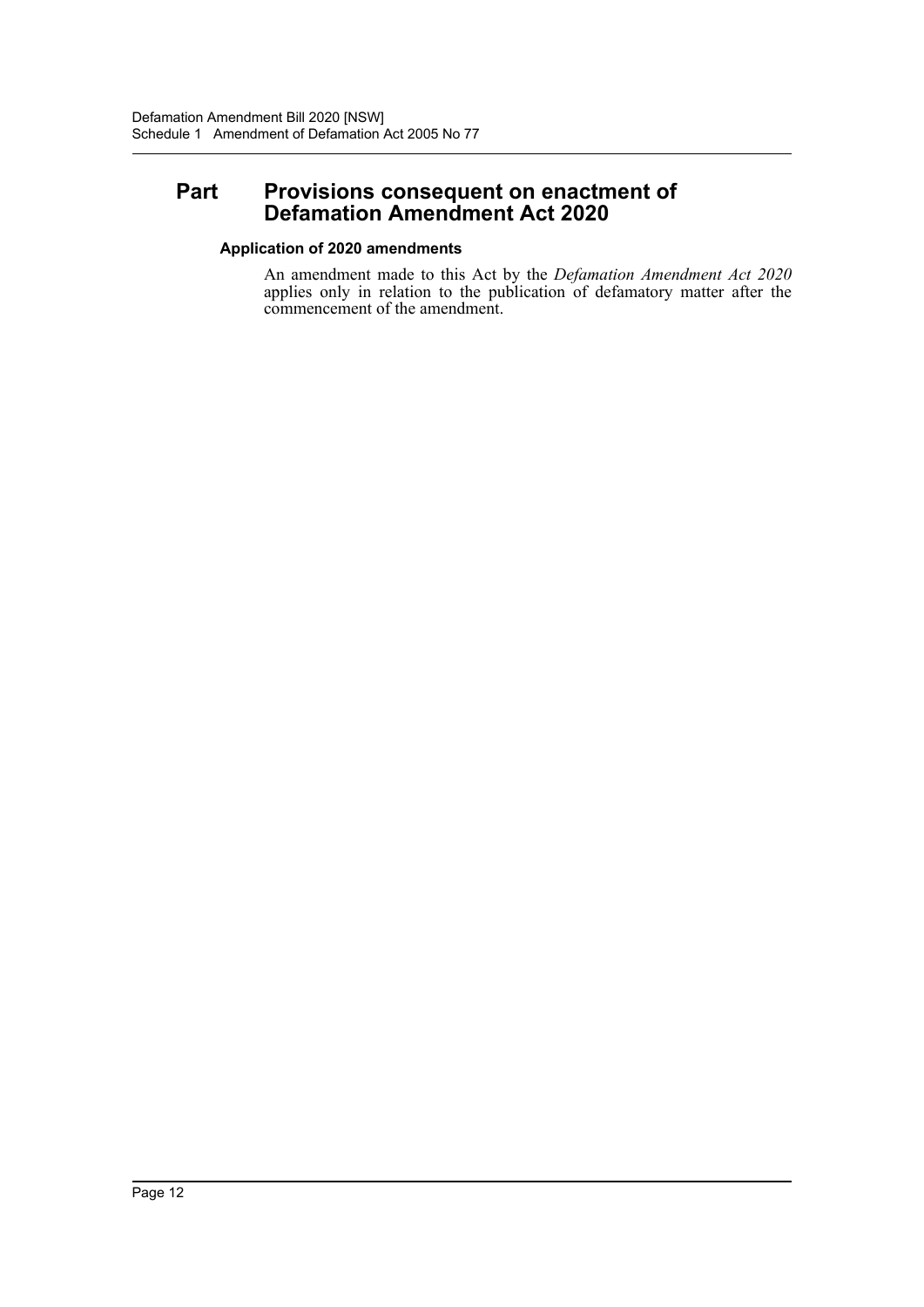# <span id="page-13-0"></span>**Schedule 2 Amendment of Limitation Act 1969 No 31**

#### **[1] Section 14B Defamation**

Insert at the end of the section—

- (2) The 1-year limitation period referred to in subsection (1) is taken to have been extended as provided by subsection (3) if a concerns notice is given to the proposed defendant on a day (the *notice day*) within the period of 56 days before the limitation period expires.
- (3) The limitation period is extended for an additional period of 56 days minus any days remaining after the notice day until the 1-year limitation period expires. **Example.** Assume a concerns notice is given 7 days before the limitation period expires. This means that there are 6 days left after the notice day before the period expires. Consequently, this subsection would operate to extend the limitation period by 56 minus 6 days, that is, 50 days.
- (4) In this section—

*concerns notice* has the same meaning as in the *Defamation Act 2005*.

*date of publication*, in relation to the publication of matter in electronic form, means the day on which the matter was first uploaded for access or sent electronically to a recipient.

# **[2] Section 14C**

Insert after section 14B—

#### **14C Defamation—single publication rule**

- (1) This section applies if—
	- (a) a person (the *first publisher*) publishes matter to the public that is alleged to be defamatory (the *first publication*), and
	- (b) the first publisher or an associate of the first publisher subsequently publishes (whether or not to the public) matter that is substantially the same.
- (2) Any cause of action for defamation against the first publisher or an associate of the first publisher in respect of the subsequent publication is to be treated as having accrued on the date of the first publication for the purposes of determining when—
	- (a) the limitation period applicable under section 14B begins, or
	- (b) the 3-year period referred to in section 56A(2) begins.
- (3) Subsection (2) does not apply in relation to the subsequent publication if the manner of that publication is materially different from the manner of the first publication.
- (4) In determining whether the manner of a subsequent publication is materially different from the manner of the first publication, the considerations to which the court may have regard include (but are not limited to)—
	- (a) the level of prominence that a matter is given, and
	- (b) the extent of the subsequent publication.
- (5) This section does not limit the power of a court under section 56A to extend the limitation period applicable under section 14B.
- (6) In this section *associate* of a first publisher means—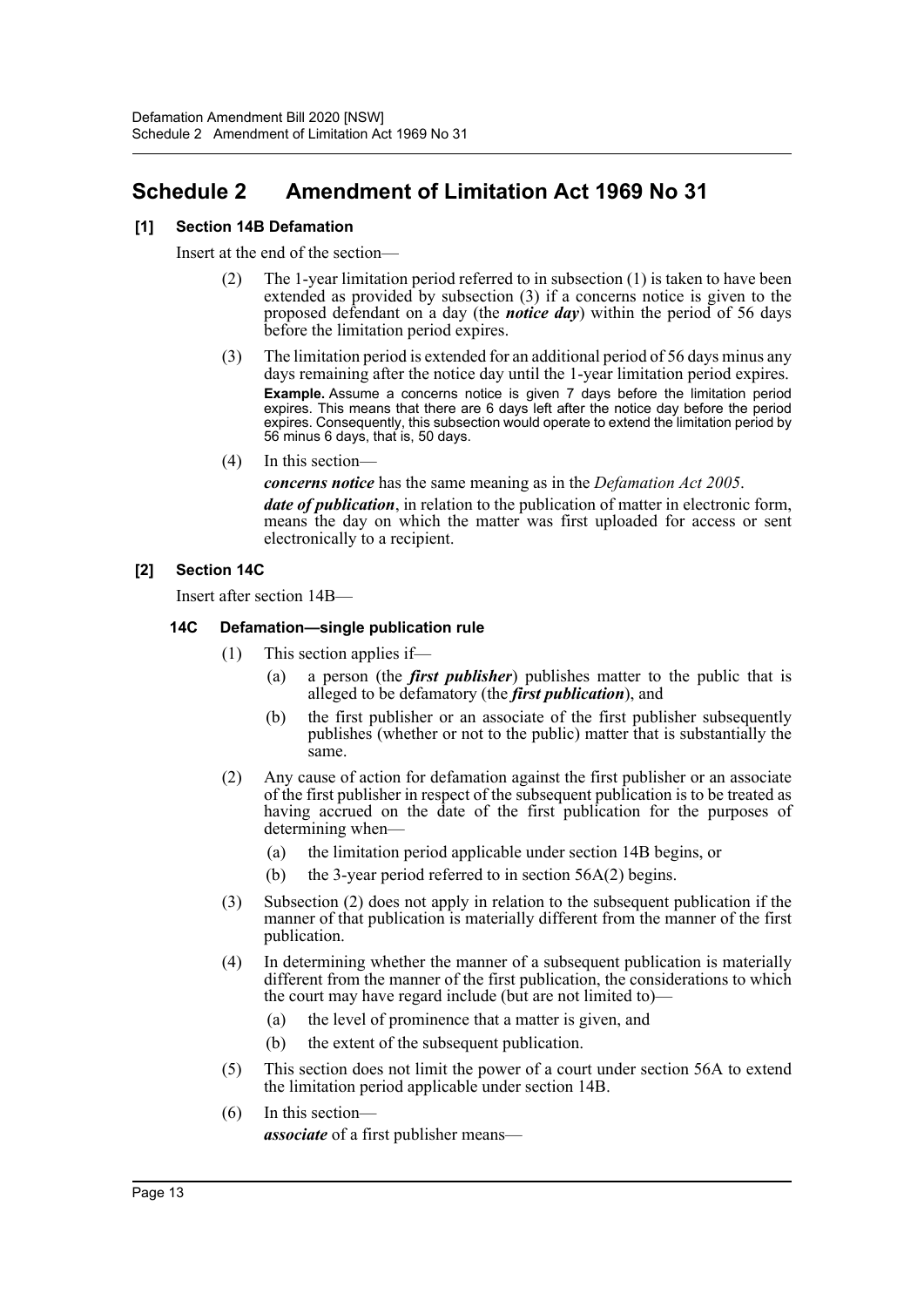- (a) an employee of the publisher, or
- (b) a person publishing matter as a contractor of the publisher, or
- (c) an associated entity (within the meaning of section 50AAA of the *Corporations Act 2001* of the Commonwealth) of the publisher (or an employee or contractor of the associated entity).

*date of first publication*, in relation to the publication of matter in electronic form, means the day on which the matter was first uploaded for access or sent electronically to a recipient.

*public* includes a section of the public.

#### **[3] Section 56A Extension of limitation period by court**

Omit section 56A(2) and (3). Insert instead—

- (2) A court may extend the limitation period to a period of up to 3 years running from the date of the alleged publication of the matter if the plaintiff satisfies the court that it is just and reasonable to allow an action to proceed.
- (3) In determining whether to extend the limitation period, the court is to have regard to all of the circumstances of the case and in particular to—
	- (a) the length of, and the reasons for, the plaintiff's delay, and
	- (b) if a reason for the delay was that some or all of the facts relevant to the cause of action became known to the plaintiff after the limitation period expired—
		- (i) the day on which the facts became known to the plaintiff, and
		- (ii) the extent to which the plaintiff acted promptly and reasonably once the plaintiff knew whether or not the facts might be capable of giving rise to an action, and
	- (c) the extent, having regard to the delay, to which relevant evidence is likely to be unavailable or less cogent than if the action had been brought within the limitation period.

#### **[4] Section 73A**

Insert before section 74—

#### **73A Defamation—effect of provisions concerning electronic defamatory publications on other laws**

- (1) This section applies in respect of any requirement under section 14B or 14C for the date of publication of a matter in electronic form to be determined by reference to the day on which the matter was first uploaded for access or sent electronically to a recipient.
- (2) A requirement to which this section applies is relevant only for the purpose of determining when a limitation period begins and for no other purpose.
- (3) Without limiting subsection (2), a requirement to which this section applies is not relevant for—
	- (a) establishing whether there is a cause of action for defamation, or
	- (b) the choice of law to be applied for a cause of action for defamation.

#### **[5] Schedule 5 Savings, transitional and other provisions**

Insert at the end of the Schedule, with appropriate Part and clause numbering—